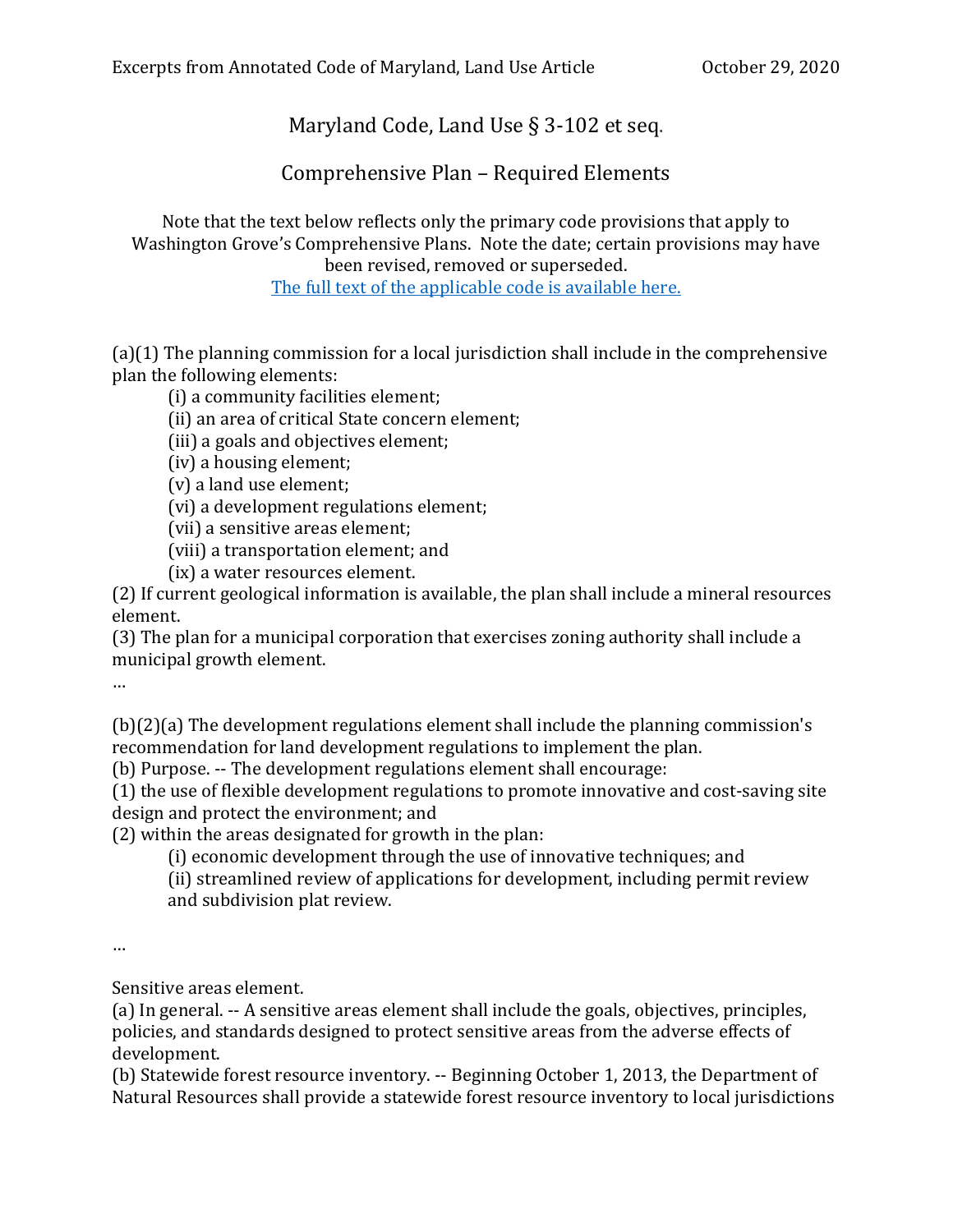at least every 5 years, to be available for the local comprehensive plan review by local jurisdictions required under §§ 1-416(a) and 3-301(a) of this article.

(c) Review. -- Before the plan is adopted, the Department of the Environment and the Department of Natural Resources shall review the sensitive areas element to determine whether the proposed plan is consistent with the programs and goals of the departments.

## …

Transportation element

(a) In general. -- The transportation element may include all types of:

(1) airways;

(2) highways or streets;

(3) railways;

(4) waterways;

(5) routings for mass transit; and

(6) terminals for individuals, goods, and vehicles related to airways, highways, railways, and waterways.

(b) Required contents. -- The transportation element shall:

(1) propose, on a schedule that extends as far into the future as is reasonable, the most appropriate and desirable patterns for:

(i) the general location, character, and extent of channels, routes, and

- terminals for transportation facilities; and
- (ii) the circulation of individuals and goods;

(2) provide for bicycle and pedestrian access and travelways; and

(3) include an estimate of the use of any proposed improvement.

…

Water resources element.

(a) In general. -- Considering available data provided by the Department of the Environment, the water resources element shall identify:

(1) drinking water and other water resources that will be adequate for the needs of existing and future development proposed in the land use element of the plan; and (2) suitable receiving waters and land areas to meet stormwater management and wastewater treatment and disposal needs of existing and future development proposed in the land use element of the plan.

(b) Review and technical assistance. -- The Department of the Environment shall:

(1) provide, on request of a local jurisdiction, technical assistance on the development of the water resources element; and

(2) review the water resources element to determine whether the proposed plan is consistent with the programs and goals of the Department reflected in the general water resources program required under § 5-203 of the Environment Article.

…

## Mineral resources element.

(a) In general. -- The mineral resources element shall identify: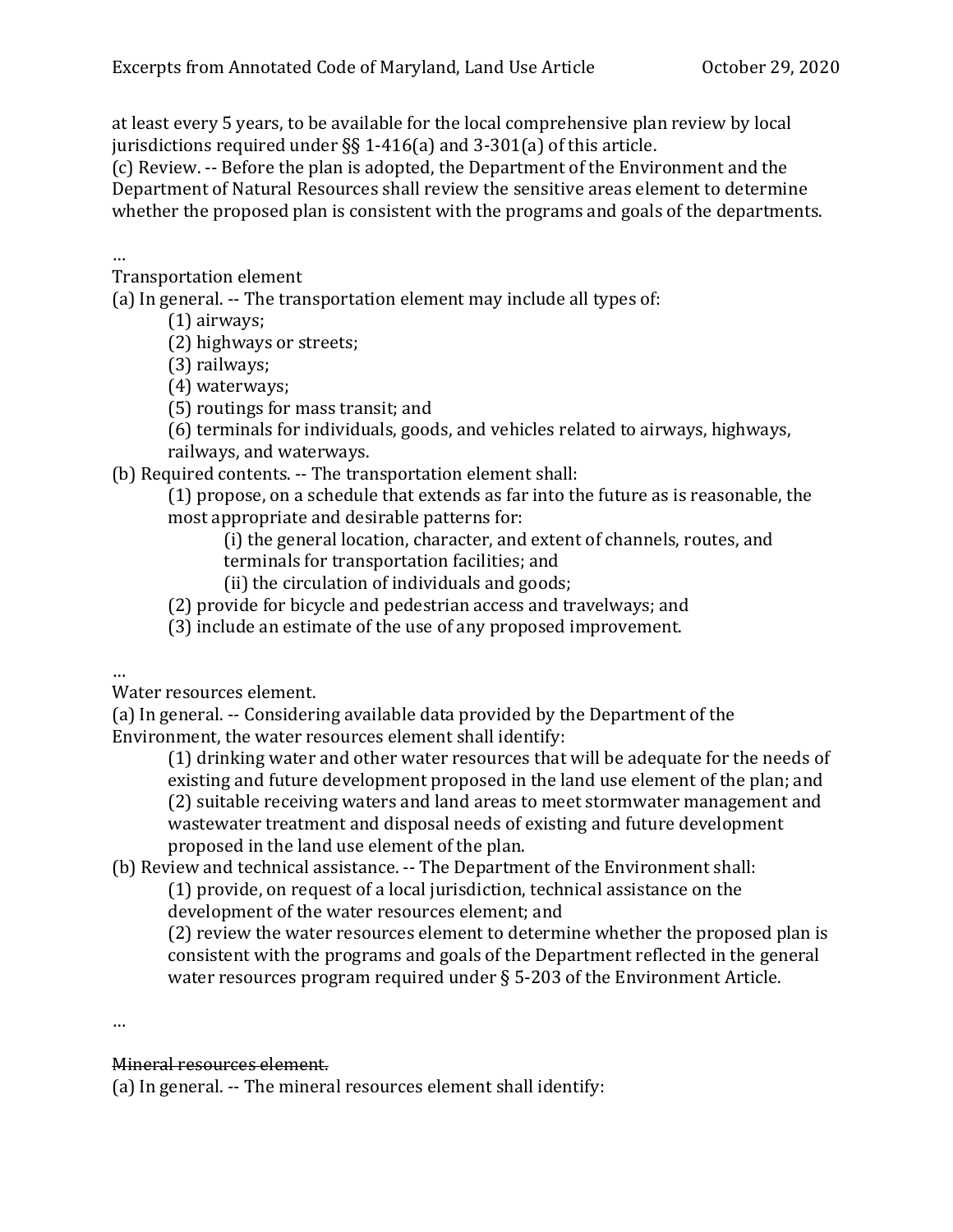(1) undeveloped land that should be kept in its undeveloped state until the land can be used to assist in providing a continuous supply of minerals, as defined in § 15- 801(i) of the Environment Article; and

(2) appropriate post-excavation uses for the land that are consistent with the county's land planning process.

(b) Required considerations. -- A mineral resources element shall incorporate land use policies and recommendations for regulations:

(1) to balance mineral resource extraction with other land uses; and

(2) to the extent feasible, to prevent the preemption of mineral resources extraction by other uses.

(c) Review. -- Before the plan is adopted, the Department of the Environment shall review the mineral resources element to determine whether the proposed plan is consistent with the programs and goals of the Department.

…

Community facilities element.

(a) In general. -- On a schedule that extends as far into the future as is reasonable, a community facilities element shall propose the most appropriate and desirable patterns for the general location, character, and extent of public and semipublic buildings, land, and facilities.

(b) Permissive contents. -- A community facilities element may include:

(1) places of worship;

(2) fire stations;

- (3) hospitals;
- (4) institutions;

(5) jails;

- (6) libraries;
- (7) parks and recreation areas;

(8) police stations;

(9) schools and other educational facilities;

(10) cultural facilities;

(11) social welfare and medical facilities; and

(12) other public office or administrative facilities.

…

Areas of critical state concern element.

The areas of critical State concern element shall include the planning commission's recommendations for the determination, identification, and designation of areas within the local jurisdiction that are of critical State concern.

…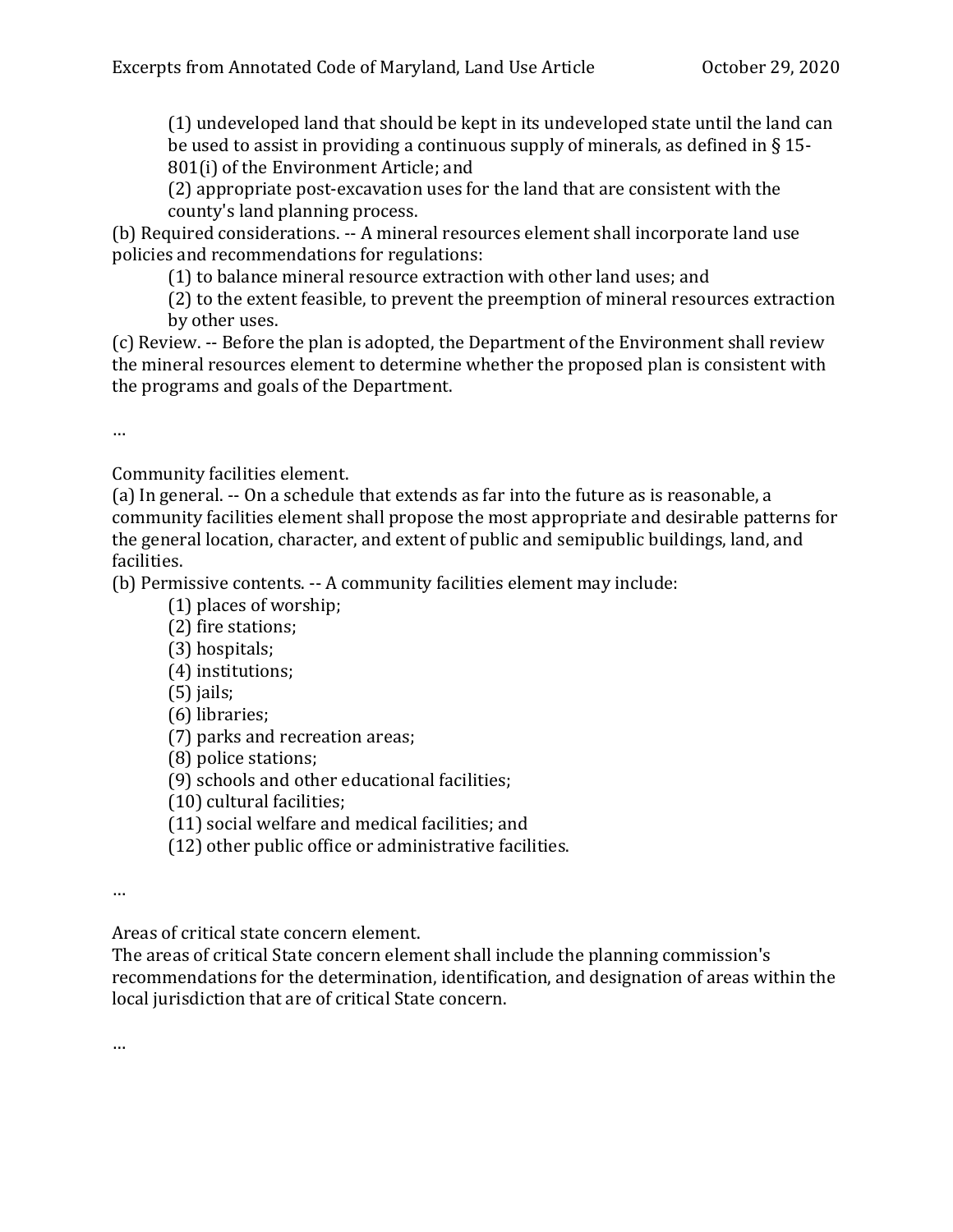Goals and objectives element.

(a) In general. -- The goals and objectives element shall include a statement of goals and objectives, principles, policies, and standards.

(b) Purpose. -- The statement shall serve as a guide for the development and economic and social well-being of the local jurisdiction.

…

Land use element.

(a) In general. -- On a schedule that extends as far into the future as is reasonable, the land use element shall propose the most appropriate and desirable patterns for the general location, character, extent, and interrelationship of the uses of public and private land. (b) Permissive contents. -- The land use element may include the following public and private land uses:

(1) agricultural;

(2) commercial;

(3) forestry, in accordance with § 5-101 of the Natural Resources Article;

(4) industrial;

(5) recreational; and

(6) residential.

…

Municipal growth element.

(a) In general. -- The municipal growth element shall include:

(1) the municipal corporation's:

(i) future municipal growth areas outside the existing corporate limits;

(ii) past growth patterns;

(iii) capacity of land areas available for development, redevelopment, and infill;

(2) the land area needed to satisfy demand for development at densities consistent with long-term development policy;

(3) the relationship of the long-term development policy to a vision of the municipal corporation's future character;

(4) rural buffers and transition areas;

(5) protection of sensitive areas that could be impacted by development planned within the proposed municipal growth area;

(6) population growth projections;

(7) public services and infrastructure needed to accommodate growth within the proposed municipal growth areas, including those necessary for:

(i) libraries;

(ii) recreation;

(iii) water and sewerage facilities;

(iv) public safety, including emergency medical response;

(v) stormwater management systems sufficient to ensure water quality both inside and outside the proposed municipal growth area; and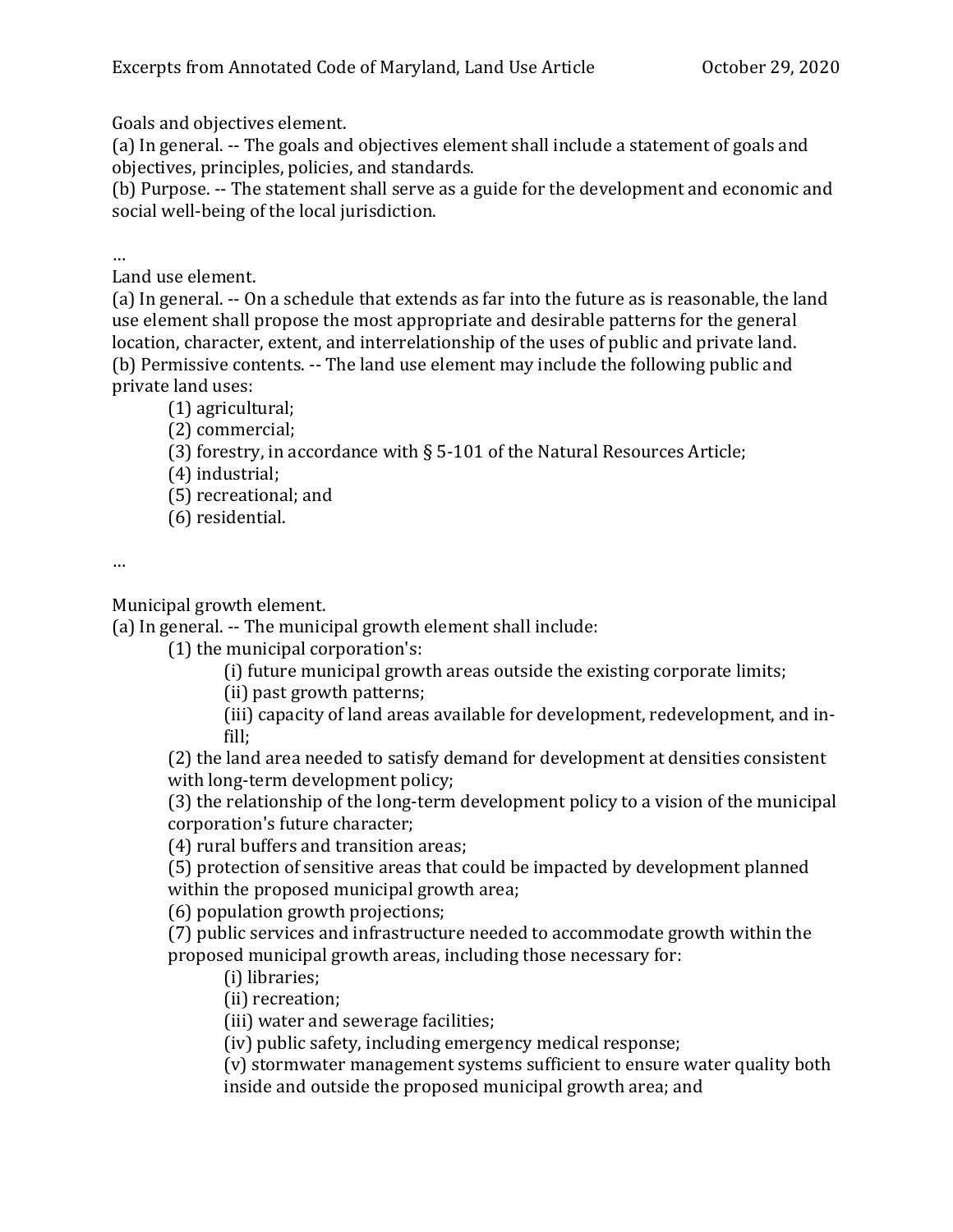(vi) public schools sufficient to accommodate student population consistent with State rated capacity standards established by the Interagency Commission on School Construction;

(8) any burden on services and infrastructure for which the municipal corporation would be responsible for development in areas near to and outside of the proposed municipal growth area; and

(9) anticipated financing mechanisms to support necessary public services and infrastructure.

(b) Technical assistance. -- On request of a municipal corporation, the Department of Planning shall provide technical assistance for the purposes of developing the municipal growth element of the comprehensive plan.

…

## Fisheries element.

(a) Designation of tidal waters. -- The planning commission of a county that is located on the tidal waters of the State shall designate in the comprehensive plan areas on or near the tidal waters for:

(1) loading, unloading, and processing finfish and shellfish; and

(2) docking and mooring commercial fishing boats and vessels.

(b) Required criteria. -- The areas designated under subsection (a) of this section shall be geographically located to:

(1) facilitate the commercial harvesting of finfish and shellfish; and

(2) ensure reasonable access to the waterways of the State by commercial watermen.

…

Housing element.

(a) Definitions. --

(1) In this section the following words have the meanings indicated.

(2) "Area median income" has the meaning stated in § 4-1801 of the Housing and Community Development Article.

(3) "Low-income housing" means housing that is affordable for a household with an aggregate annual income that is below 60% of the area median income.

(4) "Workforce housing" has the meaning stated in § 4-1801 of the Housing and Community Development Article.

(b) Components. -- A housing element may include goals, objectives, policies, plans, and standards.

(c) Element to address needs. -- A housing element shall address the need for affordable housing within the local jurisdiction, including:

(1) workforce housing; and

(2) low-income housing.

…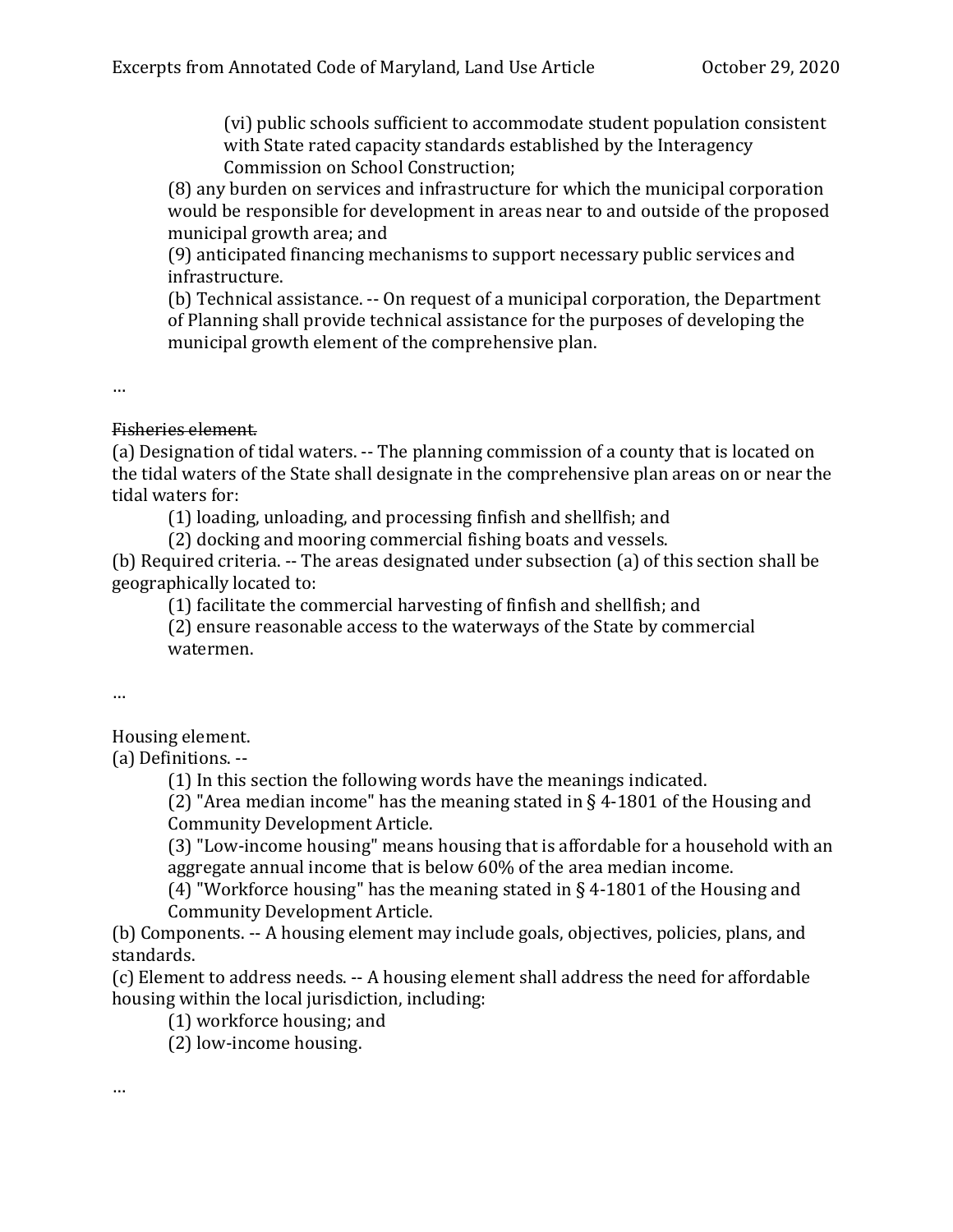Plan preparation.

(a) In general. --

(1) A planning commission shall prepare a plan by carefully and comprehensively surveying and studying:

(i) the present conditions and projections of future growth of the local jurisdiction; and

(ii) the relation of the local jurisdiction to neighboring jurisdictions.

(2) A planning commission shall make the plan with the general purpose of guiding and accomplishing the coordinated, adjusted, and harmonious development of the local jurisdiction and its environs.

(3) The plan shall serve as a guide to public and private actions and decisions to ensure the development of public and private property in appropriate relationships. (b) Scope and purposes of plan. --

(1) In accordance with present and future needs, a plan shall promote:

(i) good civic design and arrangement;

(ii) a healthy and convenient distribution of population;

(iii) the health, safety, and general welfare of the local jurisdiction; and

(iv) efficiency and economy in the development process.

(2) A plan shall:

(i) include any areas outside the boundaries of the plan that, in the planning commission's judgment, relate to the planning responsibilities of the commission; and

(ii) provide for:

1. transportation needs;

2. the promotion of public safety;

3. light and air;

4. the conservation of natural resources;

5. the prevention of environmental pollution;

- 6. the wise and efficient expenditure of public funds;
- 7. adequate public utilities; and
- 8. an adequate supply of other public requirements.

(c) Implementation of visions. -- In addition to the requirements for the plan under Subtitle 1 of this title, a planning commission shall implement through the plan the visions set forth in § 1-201 of this article.

(d) Promotion. --

(1) A planning commission may promote public interest in and understanding of the plan.

(2) A planning commission shall consult with public officials and agencies, public utility companies, civic, educational, professional, and other organizations, and citizens about protecting or executing the plan.

…

Recommendation for adoption.

(a) In general. --

(1) A planning commission shall: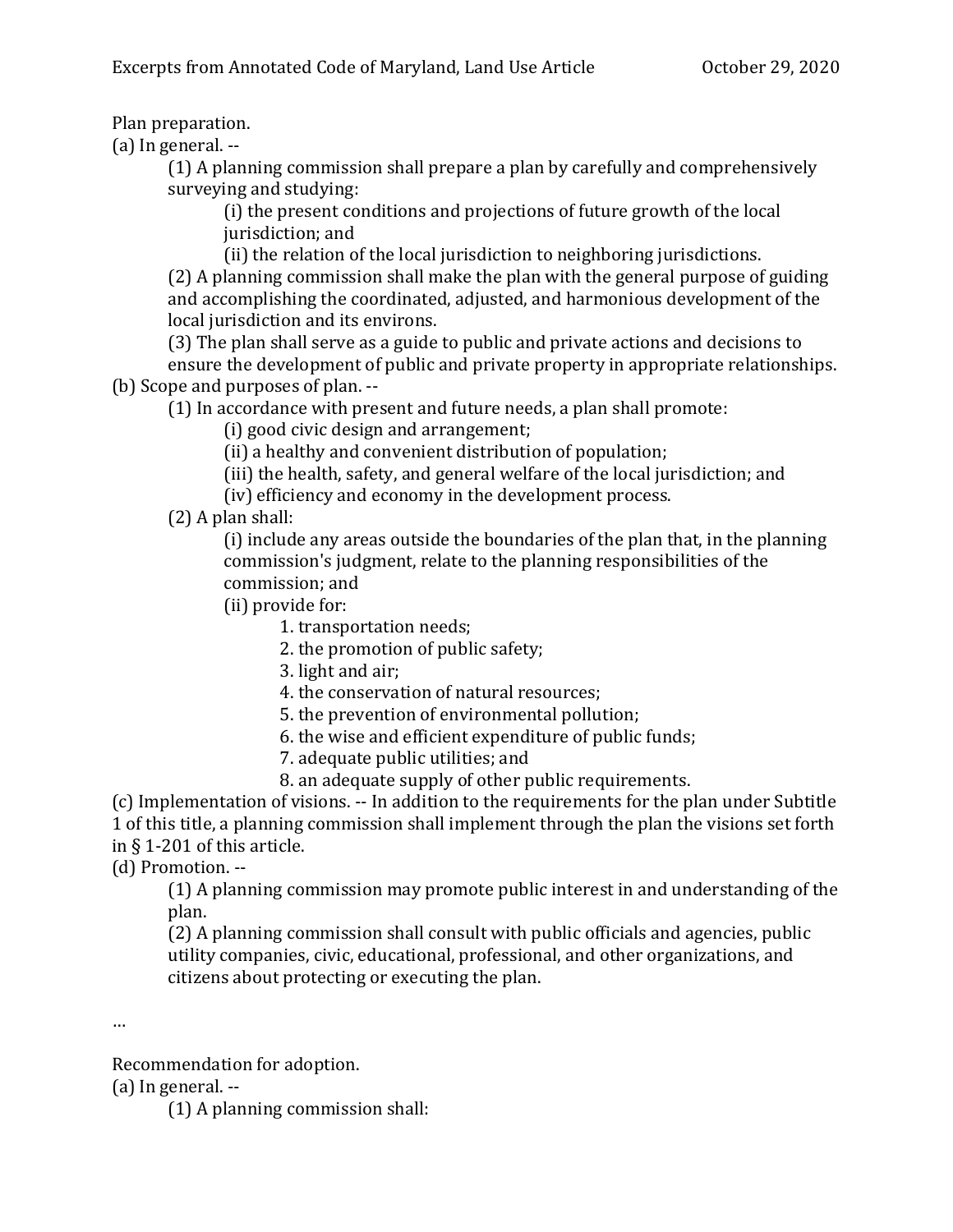(i) make and approve a plan; and

(ii) recommend the plan to the legislative body for adoption.

(2) A planning commission may recommend adoption of:

(i) the whole plan;

(ii) successive parts of the plan, which correspond to geographic sections or divisions of the local jurisdiction; and

(iii) an amendment to the plan.

(b) Expression of elements. --

(1) The elements of the plan may be expressed in words, graphics, or any other appropriate form.

(2) The elements of the plan shall be interrelated and each element shall describe how it relates to each of the other elements.

…

Plan development.

(a) Creation. --

(1) When a local jurisdiction initially implements the zoning powers under this division, the planning commission shall recommend the boundaries of the original districts and zones and appropriate regulations to be enforced in the districts and zones.

(2) The planning commission shall make a preliminary report on the proposed districts, zones, and regulations and hold at least one public hearing on the preliminary report before submitting its final report to the legislative body.

(3) The legislative body may not hold a public hearing or take action until it receives the final report of the planning commission.

(b) Public hearing required. --

(1) A planning commission shall hold at least one public hearing before the commission recommends the adoption of a plan or any part or amendment to a plan.

(2) The planning commission shall publish at least one notice of the time and place of the hearing in a newspaper of general circulation in the local jurisdiction.

(c) Recommended plan copies. -- At least 60 days before the public hearing, the planning commission shall provide copies of the recommended plan and amendments to the plan to:

(1) adjoining jurisdictions; and

(2) State units, regional units, and local jurisdictions responsible for financing or constructing public improvements necessary to implement the plan.

(d) Comments. -- The planning commission shall include in its report to the legislative body the recommendation of each unit and jurisdiction that comments on the plan. (e) Voting. --

(1) A majority of the planning commission, by resolution, shall approve the plan or any part of or amendment to the plan.

(2) The resolution shall refer expressly to the text, map, and other matter that the commission intends to form the whole or part of the plan.

(3) The action taken shall be recorded on the map, plan, text, or other matter by the identifying signature of: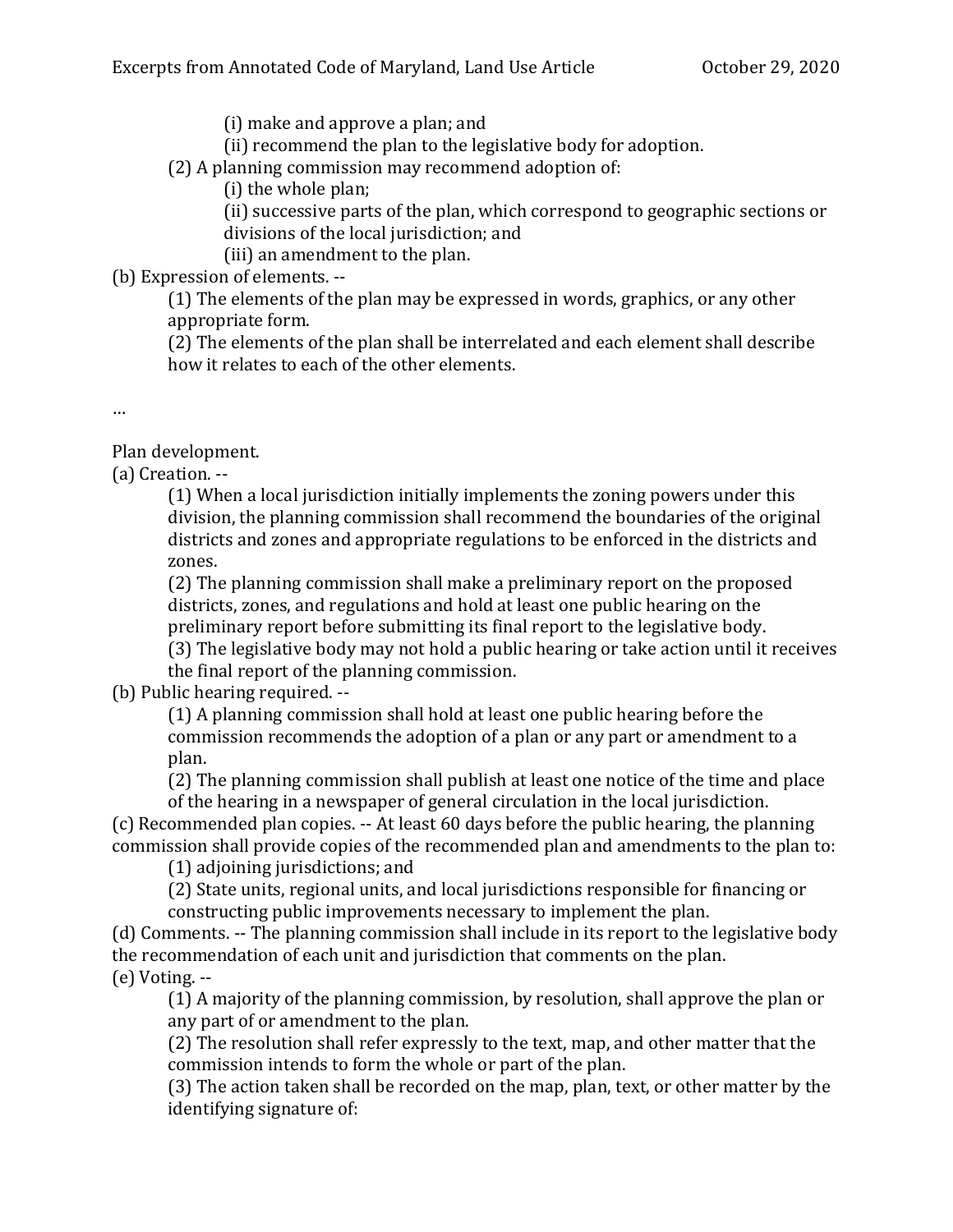(i) the chair of the planning commission; or

(ii) the secretary of the commission.

(f) Attested copy. -- An attested copy of the plan or part of the plan shall be certified to the legislative body.

…

Plan adoption, modification, remand, disapproval; public hearings.

(a) In general. -- Each local jurisdiction shall adopt a plan that includes:

(1) the elements required under Subtitle 1 of this title; and

(2) the visions set forth in  $\S$  1-201 of this article.

(b) Adoption of regulations. --

(1) Except as provided in paragraph (2) of this subsection, only a legislative body that has adopted a plan may adopt regulations implementing the visions stated in § 1-201 of this article in the plan.

(2) This subsection does not limit the Department of Planning from exercising any authority granted under the State Finance and Procurement Article.

(c) Adoption, modification, remand, disapproval; public hearings. --

(1) Subject to paragraph (2) of this subsection, a legislative body may adopt, modify, remand, or disapprove:

(i) the whole plan or part of the plan;

(ii) a plan for one or more geographic sections or divisions of the local jurisdiction; or

(iii) an amendment to the plan.

(2) The legislative body may hold a public hearing before remanding or disapproving and shall hold a public hearing before adopting or modifying:

(i) the whole plan or part of the plan;

(ii) a plan for one or more geographic sections or divisions of the local jurisdiction; or

(iii) an amendment to the plan.

(3) The planning commission shall hold a public hearing before submitting a new recommended plan to the legislative body, if the legislative body remands or disapproves:

(i) the whole plan or part of the plan;

(ii) a plan for one or more geographic sections or divisions of the local jurisdiction; or

(iii) an amendment to the plan.

(4)

(i) The recommendation of the planning commission shall be considered approved if the legislative body fails to approve, modify, remand, or disapprove the recommended plan in accordance with paragraph (1) of this subsection within 90 days after the date that the planning commission certifies an attested copy of the recommended plan to the legislative body in accordance with § 3-203(f) of this subtitle.

(ii) Notwithstanding subparagraph (i) of this paragraph, if the legislative body determines that there are exigent circumstances so that the legislative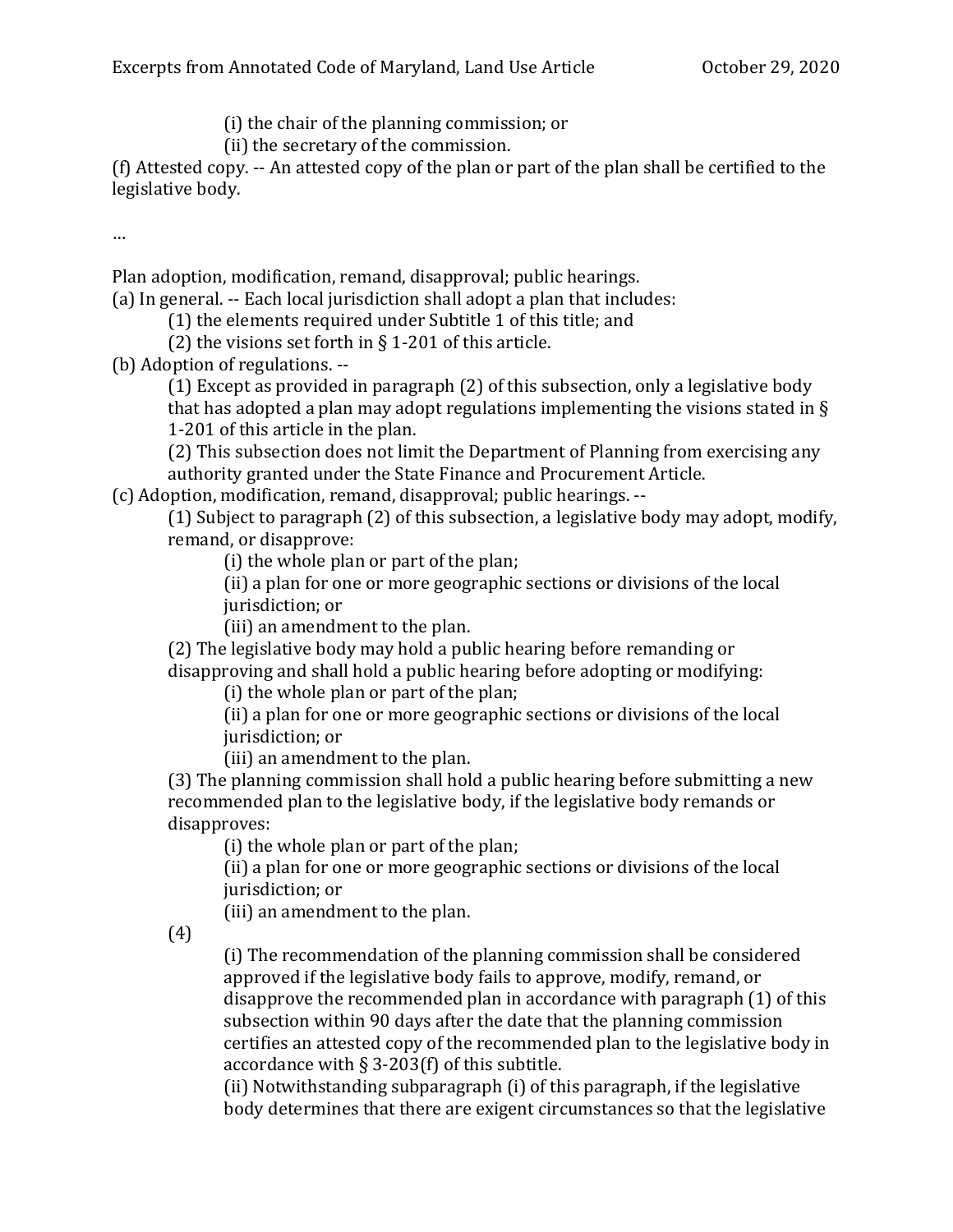body is unable to act in accordance with paragraph (1) of this subsection, by resolution the legislative body may extend the deadline in subparagraph (i) of this paragraph for no more than one 60-day extension.

…

Municipal growth element.

(a) Development. --

(1) When developing a municipal growth element of the comprehensive plan, a municipal corporation shall consult with the counties in which the municipal corporation is located.

(2) A municipal corporation shall provide a copy of a municipal growth element to the counties in which the municipal corporation is located before approval of the element.

(b) Comment. --

(1) The municipal corporation shall accept comments from the counties for 30 days after providing a copy of the municipal growth element to the counties in which the municipal corporation is located.

(2) Within 30 days following the close of the comment period under paragraph (1) of this subsection, the counties and the municipal corporation shall meet and confer regarding the municipal growth element.

(3) On request of either party, the county and the municipal corporation shall employ an appropriate mediation and conflict resolution service to facilitate the meeting and conferral under this subsection.

(c) Joint planning agreement. --

(1) A municipal corporation and the counties in which the municipal corporation is located may enter into a joint planning agreement in order to coordinate implementation of a municipal growth element.

(2) A joint planning agreement shall consider the municipal growth element required under Subtitle 1 of this title.

…

Plan revision.

(a) Periodic review. -- At least once every 10 years, each planning commission shall review the comprehensive plan and, if necessary, revise or amend the comprehensive plan to include all:

(1) the elements required under Subtitle 1 of this title; and

(2) the visions set forth in  $\S$  1-201 of this article.

(b) Geographic section or division. -- The planning commission may prepare comprehensive plans for one or more geographic sections or divisions of the local jurisdiction if the plan for each geographic section or division is reviewed and, if necessary, revised or amended at least once every 10 years.